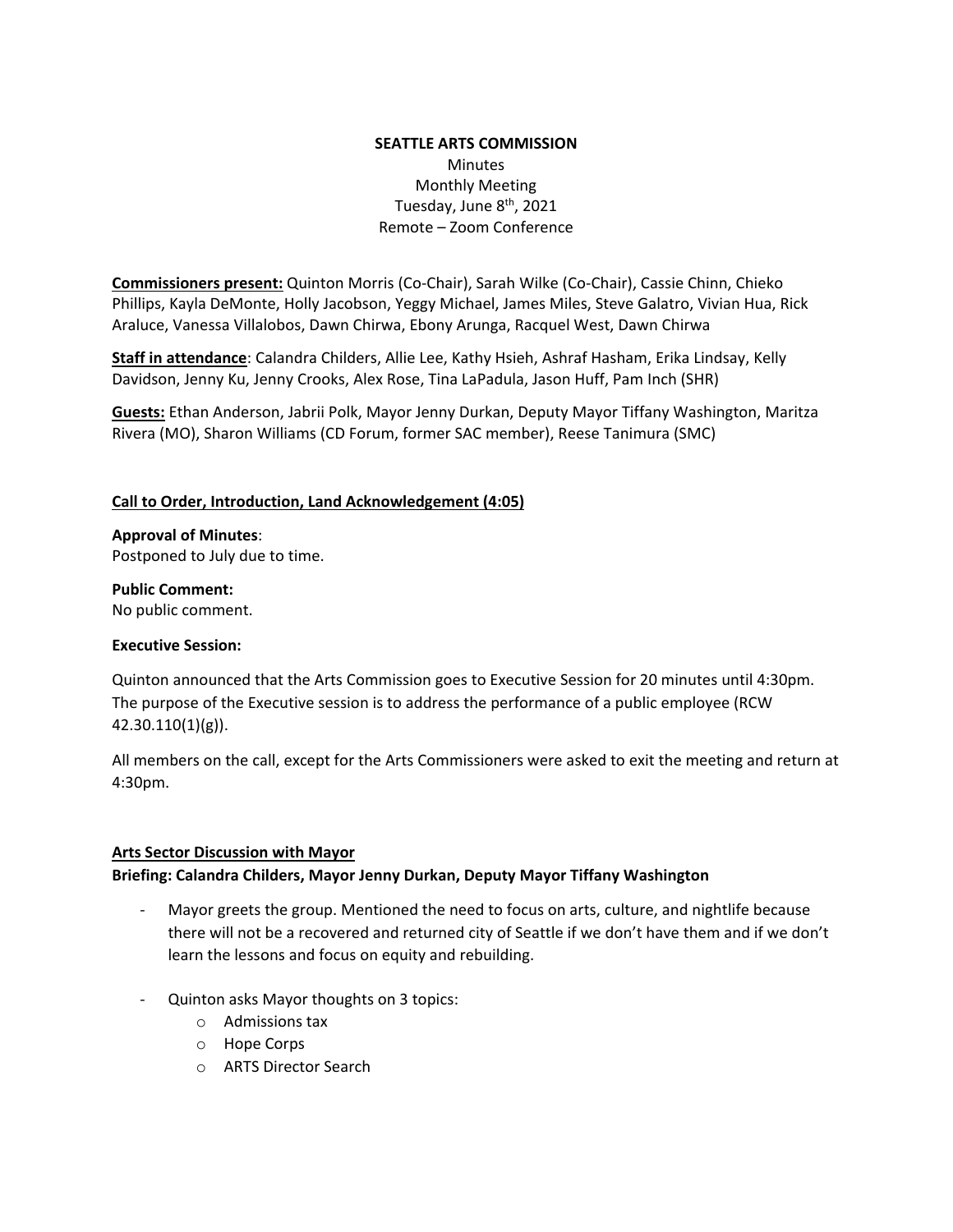- Mayor's response to 3 topics:
	- o Admissions tax (*how do we backfill and support when there is reduced admissions tax due to state of events*): Not a clear response for that at the moment since we are now just coming out of the pandemic and seeing what the next phases look like and how to bridge all the gaps. But mindful that admissions tax is important to the health of arts and culture.
	- $\circ$  Hope Corps: For rescue funds, we put things in buckets and created some latitude within those buckets - wanted to reach some overarching goals by doing that. For community recovery, which is 23 mil for small business and neighborhood/downtown recovery, all agreed on the need to center funds for cultural organizations with a focus on building equity. This includes:
		- 7.4 mil for direct financial assistance and access for capital through grants and flexible financing options for small/micro businesses and non-profit orgs to stabilize and pivot;
		- **1.7 mil for commercial affordability grants focused on how folks can keep doors** open like long term leases, acquisitions, tenant improvements, etc. that build community wealth – this is modeled on things we know are greatest barriers;
		- 2 mil for strict cultural organization stabilization grants;
		- 800k-900k for technical assistance for small businesses and cultural organizations;
		- $10$  mil for downtown/neighborhood recovery centered on the needs of community/neighborhood organizations and focused on the ability for arts and cultural organizations to be in the mix to get grants to move that program. Also finding ways to utilize downtown businesses and organizations to give enough resiliency to carry them through not just this year but build a foundation for next year, so when the economy comes back there will be some bridge funding. There will be RFPs for some \$ and areas where Hope Corps would be a good fit.
	- o ARTS Director Search (*Director Search Advisory Committee expressed reservations with a rushed timeline that doesn't allow enough time for community engagement. The committee recommended the need for a deep understanding of the sector's needs to be reflected in the job description with feedback provided by community. Also feels careful to associate Arts with a process that might not be community driven in an authentic way. Quinton asked: What is your timeline, how much time will there be for community feedback, and why is the director search so important to you right now?):* 
		- **Agree that deep community engagement is important and necessary for this** search, all the more in arts and culture, and given where we have been through with the pandemic and the need to focus on equity.
		- Also believe that deep community engagement will be doable with Arts Commissioners - the connectors to community - to advise on how to build a search committee and be advocates for getting engagement on community feedback. Committed to designing a robust community engagement process with SAC.
		- Re: timeline want to proceed before term ends because feels arts and culture is important. Early on in term when evaluating the need to change directors one important criteria was whether they were supported by and reflected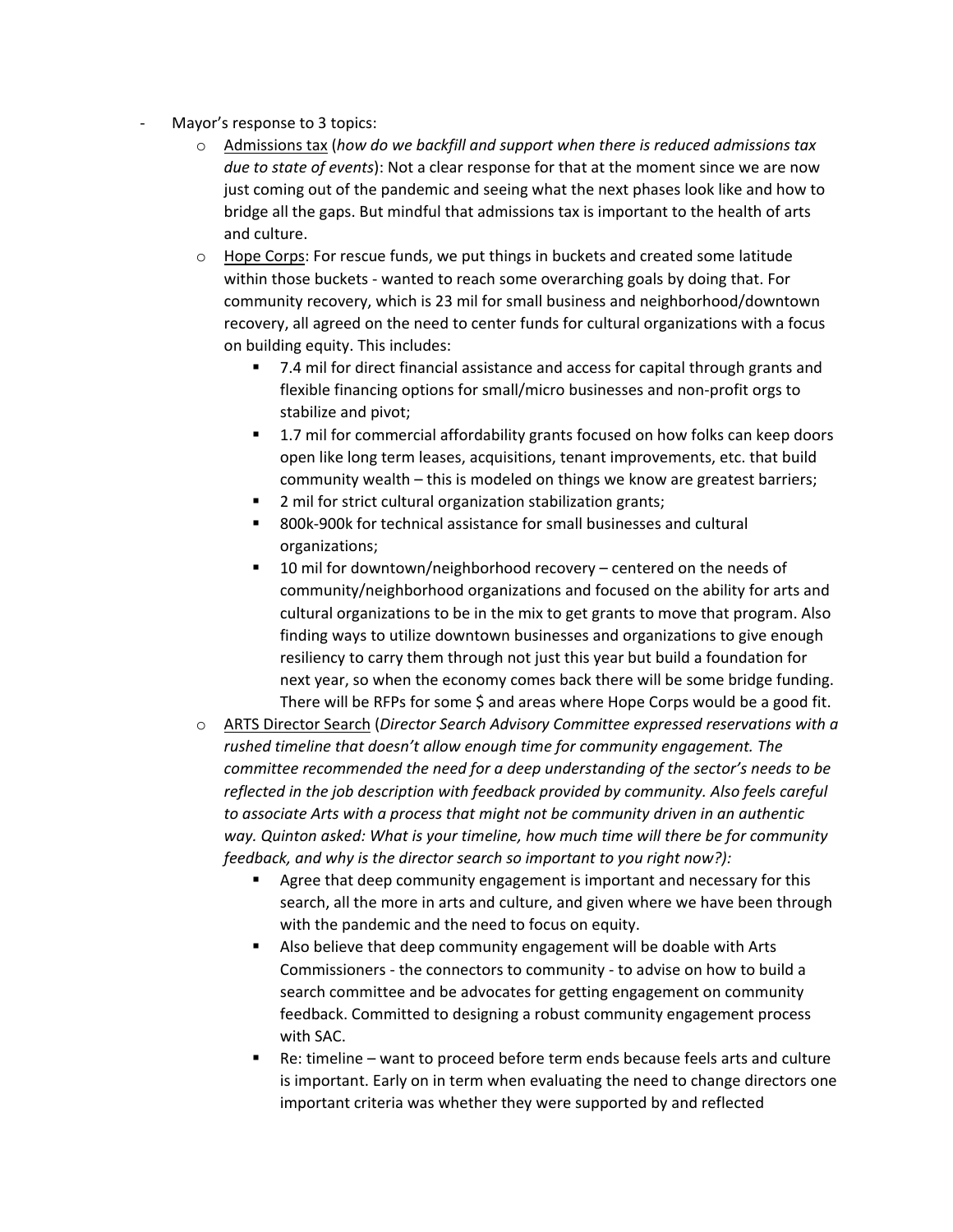community. Feels the ARTS director hire this year will provide continuity because it will be values based and not politics based.

- SAC Questions/Comments:
	- $\circ$  Admissions tax is only added to women's sports and not men's sports, which feels overlooked.
		- **This is a mechanism at state level, but it is definitely an equity issue and should** be looked at long term.
	- $\circ$  How are you supporting arts and culture between the two different types of funds rescue dollars and City annual budget?
		- Rescue plan dollars are separate from annual budget, and we are currently in the process of turning in our annual budget to Council. For annual budget we generally do baseline budget, which is taking all depts' programs plus cost of inflation for employees and contracts as the core, then looking at what other demands are and what's left. At the moment it is hard to know how much of a recovery there will be – our revenue projections come at the end of the summer. Rescue plan \$ will help augment some of our resources. As for rescue plan dollars, we have half of the funds for this year and the remaining half can last through 2024.
		- Not all arts and culture related, but we also have the equitable community investment taskforce's recommendations on 30 mil for equity-based investments in the Black community
		- Also announced yesterday the strategic investment fund, which 30 mil for acquisitions to offset gentrification and displacement.
	- o What will the next 50% of rescue plan funds go to and will arts and culture be represented in that?
		- Some of those funds will be decided on by the next Mayor and next Council. Some will be allocated in this budget which will last until 2024 and Council will discuss what they want to keep in reserves and what they want to use some for. At this time, it is hard to know how and when those \$\$ will be used.
		- No one thing is identified specifically in the rescue plan package. It's better to say "creative industry" because if you specify items out it reduces that item to a specific amount, and some will need more than others. Arts and culture is included in the rescue plan in multiple places; once it passes legislation, DM Washington is willing to unpack it for the group and walk us through where it shows up, so we know where to access the \$\$.
	- $\circ$  What does it take to put arts and culture as a budget line in the general fund if we have to keep it under the creative industries umbrella? There is a sense of needing to validate the arts financially – what would you counsel us on that looks at the post-Covid world?
		- All of above strategy is needed for the arts. It would be good to sit down with DM Washington, who can walk the group through where opportunities are so we can give to arts and culture organizations. Part of this is pure technical assistance so people know where to ask for funds and how to ask for funds. Part of this is on the City, but also part of this is for SAC to step up and magnify the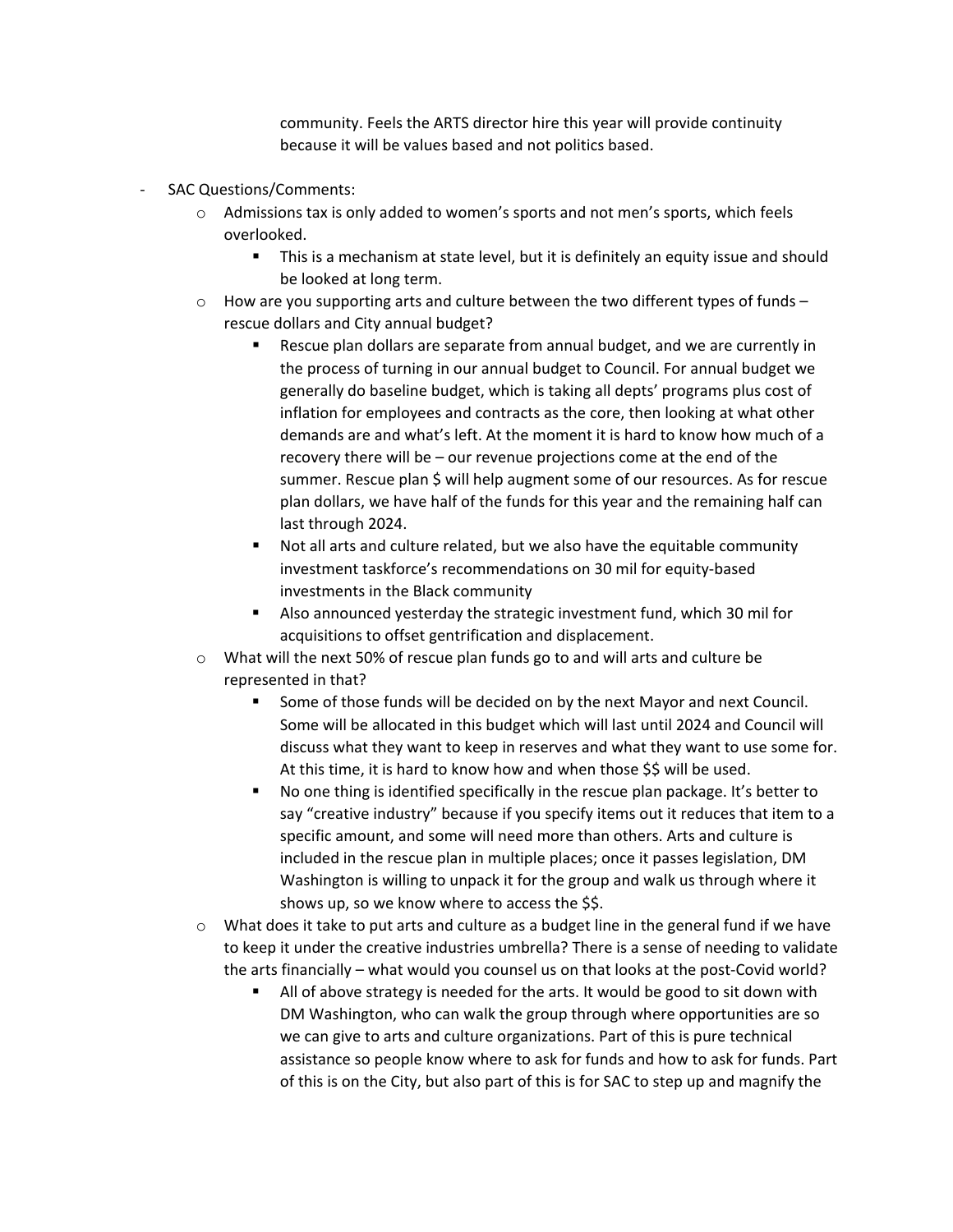message to get this info out. The more voices get amplified on something, the more likely it will get \$\$.

- Need to think more about what the cohesive arts and culture ecosystem looks like and how to support each part of it. Particularly how do we support artists who can't afford to live here or have a venue to perform at. We need to push on all fronts. PDA will also be a potent tool not only for City budget but also for using it to build synergies with the county, state, business, philanthropy, etc. – and building something so we don't have to rely on the fight for dollars with City budget every year.
- $\circ$  Re: Director search timeline and Mayor's desire to build in continuity and priority With what is happening in community and those that feel excluded, process is super important. Some of this work really takes time, even for commissioners, to go out and canvas then come back together as coalitions of other coalitions. Feeling rushed coming from us is really coming from the voices that we are hearing. Commissioners haven't even had a chance to get the word out. Winter is as far as we can even start to plan things, let alone how can we get community engaged. Understand that this is a delicate topic, but it really is the process that would make a difference for equity and having more voices at the table.
	- Would be willing to look at the timeline and think on it a bit. Want to make this process realistic and fair. Will sit on this issue and follow up with SAC to figure out how we can mitigate / figure out a realistic plan.
	- There are pros and cons of pushing the timeline out. For instance, it is hard to get a new mayor's attention as an interim director. Also if we wait for the next mayor to have a search we will not have a new director until maybe end of next year (there will be multiple director searches and each take 3-4 months). Concerned that it may send a wrong signal for arts and culture in the city and wouldn't give the political weight and momentum we need right now, particularly for the PDA to get up and running.
- o What is the plan for spending the recovery dollars?
	- Will vary depending on the bucket some will be RFPs, some direct assistance, etc. Goal is to streamline as much as possible while being thoughtful and get money into peoples' hands as much as possible. There are two parts 1) what is the recovery part to jumpstart the economy and remove barriers and 2) directly to folks to get them through - most anxious to get out direct assistance  $(1<sup>st</sup>$  half of funds which will be going out this year).
- $\circ$  Do you have recommendations for us around other opportunities within infrastructure/human services for artists to contribute to the livelihood of the city?
	- We need to maximize those opportunities. Talked about the need to knit together the recovery work to harness the talent and artists of Seattle. Arts community has been key to the wellness and healing of city during Covid.
	- Need to figure out at a larger scale both how to activate the city with arts and culture and how to tap into the wealth of talent to express the grief and create optimism and hope. Everyone is ready to have some fun, how do we do that as a city.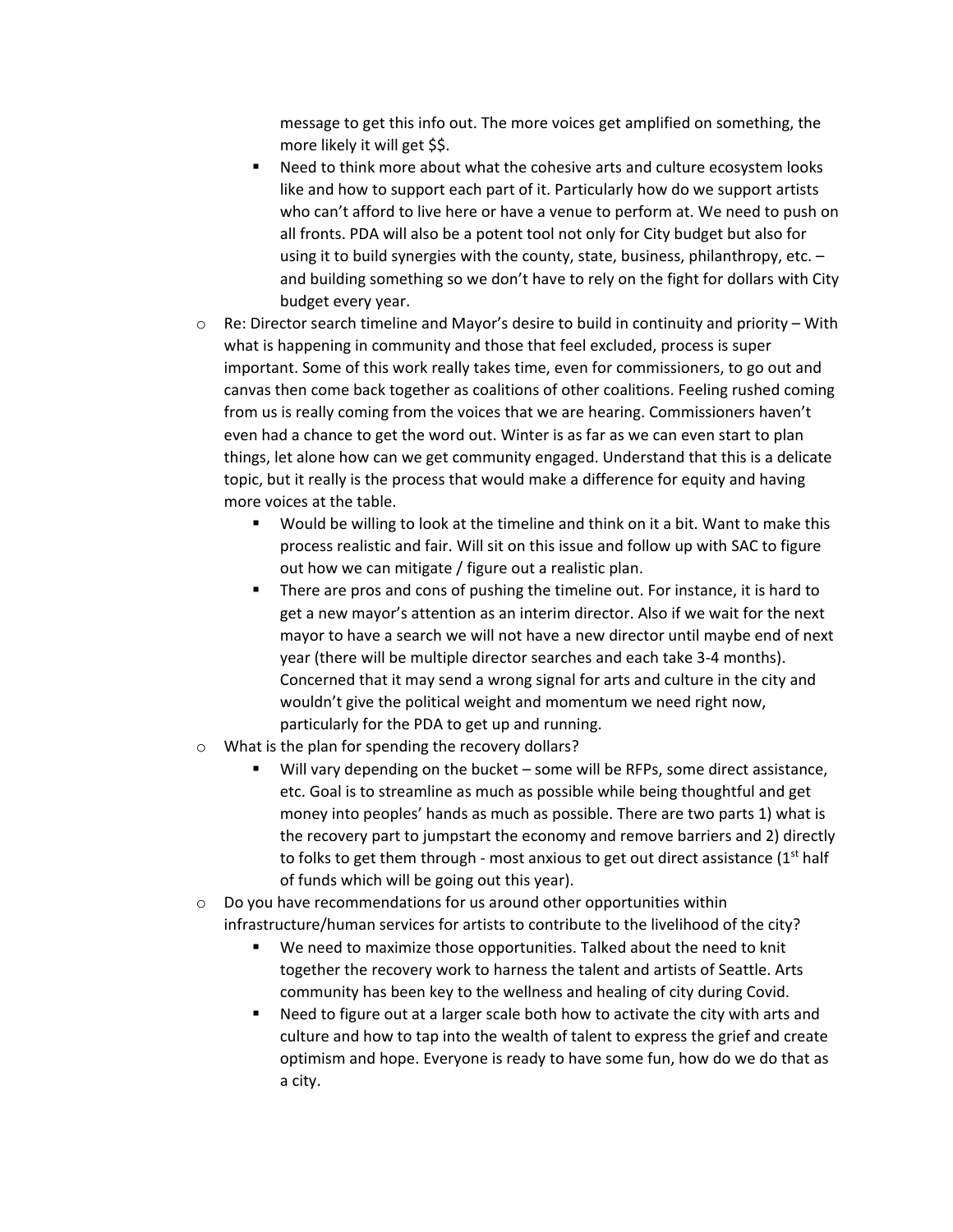- Re: opportunities for arts community within infrastructure Mayor will make it a challenge to department directors to incorporate.
- As downtown recovers, empty storefronts will be an opportunity for artists/creatives to come together, especially for BIPOC communities.
- $\circ$  Re: jumpstart funding strategy, is there anything for us to consider regarding your approach that will help us as we put together our advocacy plans together and think about strategies?
	- Mayor does not see there being a jumpstart pot; there is a general fund where pressures and demands on a general fund is formed together when allocating \$\$. Mayor sees budget holistically.
	- Will continue 100mil investment into communities, which will be roughly divided between a taskforce approach, a participatory budgeting approach, and an investment to stop displacement approach. Trying to build in a way to this an make ongoing commitment of City of Seattle
- Mayor's ending remarks: We are ahead of where we are in terms of reopening, which will make a difference on what venues can open and what kind of events community can have. If there are any important community-based events that you can think of that honors the need to be reflective and grieve but also pivot towards how to celebrate and come together – we are not generally issuing event permits at this time but – would be open to that!
- DM Washington will circle back with the Director's search timeline.

# **Created Commons Presentation**

# **Briefing: Jenny Ku, Jason Huff**

- Created Commons is an expansive multi-agency initiative that centers, engages, and employs artists, communities, and cultural workers to activate public space for community connections, resonance and resiliency. The program leverages multi-agency collaboration and the Office of Arts & Culture's inclusive programming and activation models to support economic and community recovery. Created Commons builds on the momentum of the Seattle Department of Transportation (SDOT) Stay Healthy Streets and Stay Healthy Blocks and the success of our Viaduct Arts Festival and ALL RISE programs to activate our City's space in vibrant and creative ways in the Summer months of 2021*.*
	- o Funding from Public Art program
	- o Locations: Pioneer Square, Chinatown International District, Othello, Rainier Beach, Westwood, South Beacon Hill, Downtown core
	- o Seattle Public Utilities thematic notes (for reference only, activation/programming are not required to be within these themes, but many artists and orgs are already working within these themes): Community Centered, One Water, Zero Waste nexus and interconnection with racial, climate and environmental justice and the Arts.
- SAC Questions/Comments:
	- o Are there similar components with the Hope Corps program?